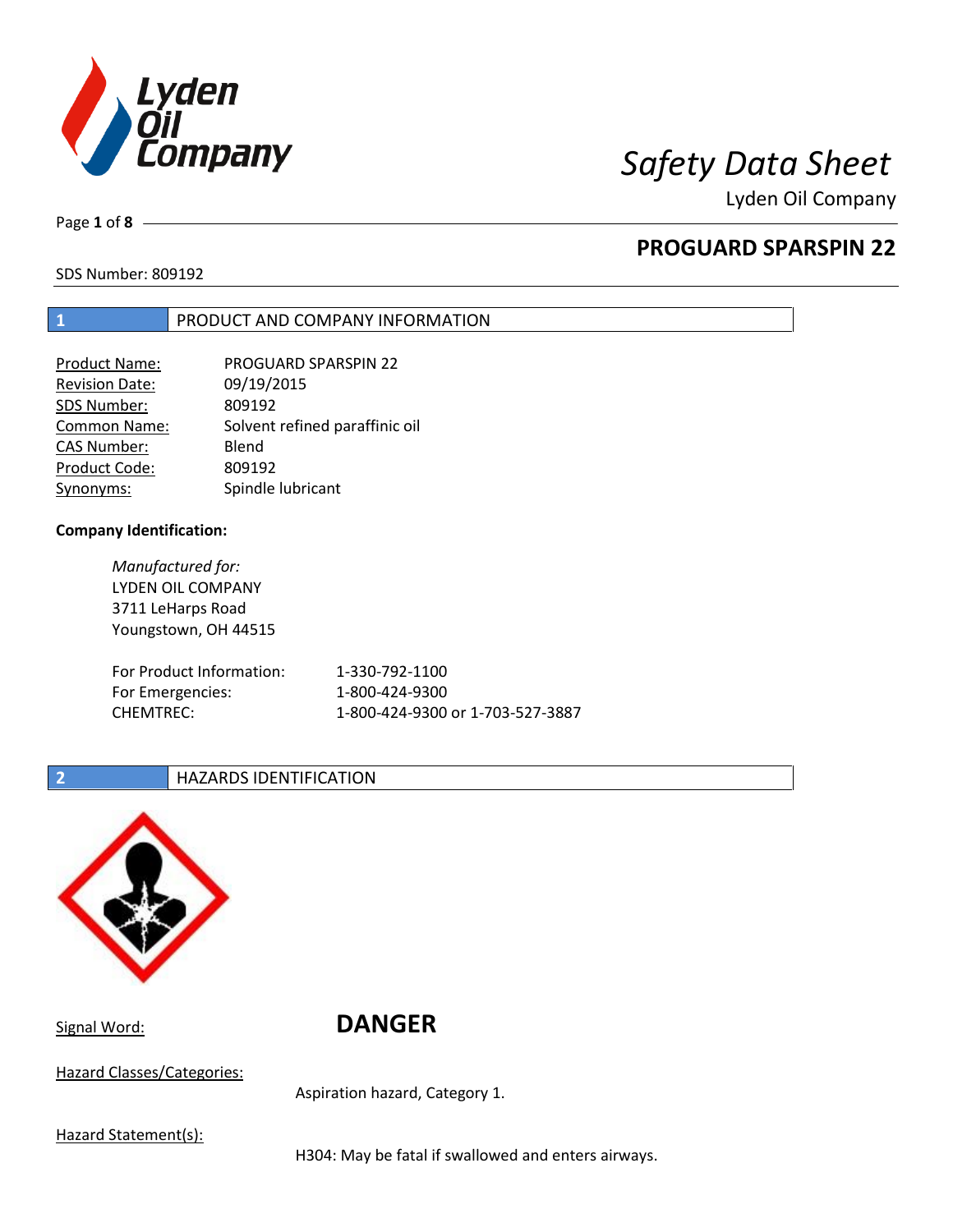

Page **2** of **8**

## **PROGUARD SPARSPIN 22**

SDS Number: 809192

Precaution Statement(s): P101: If medical advice is needed, have product container or label at hand. P102: Keep out of reach of children. P103: Read label before use. P301+310: IF SWALLOWED: Immediately call a POISON CENTER/doctor. P331: Do NOT induce vomiting. P405: Store locked up. P501: Dispose of contents/container in accordance with local/regional/national/international regulation.

Other Hazard Statement(s):

-NFPA Ratings: Health  $= 1$  $Fire = 1$ Reactivity  $= 0$ 

### **3** COMPOSITION / INFORMATION ON INGREDIENTS

Ingredients:

*Mixture of the substances listed below with nonhazardous additions.*

| <b>Chemical Name</b>           | <b>CAS Number</b> | Percentage |
|--------------------------------|-------------------|------------|
| Solvent refined paraffinic oil | 64741-88-4        | >90        |

*\*Any concentration shown as a range is to protect confidentiality or is due to batch variation.*

| `MFASURFS<br>$T$ AID $N$<br><b>IVILAJUNEJ</b> |
|-----------------------------------------------|
|-----------------------------------------------|

Description of First Aid Measures:

Inhalation:

Remove victim to fresh air and keep at rest in a position comfortable for breathing. If the victim has difficulty breathing or tightness of the chest, is dizzy, vomiting or unresponsive, give oxygen with rescue breathing or CPR as required and transport to the nearest medical facility.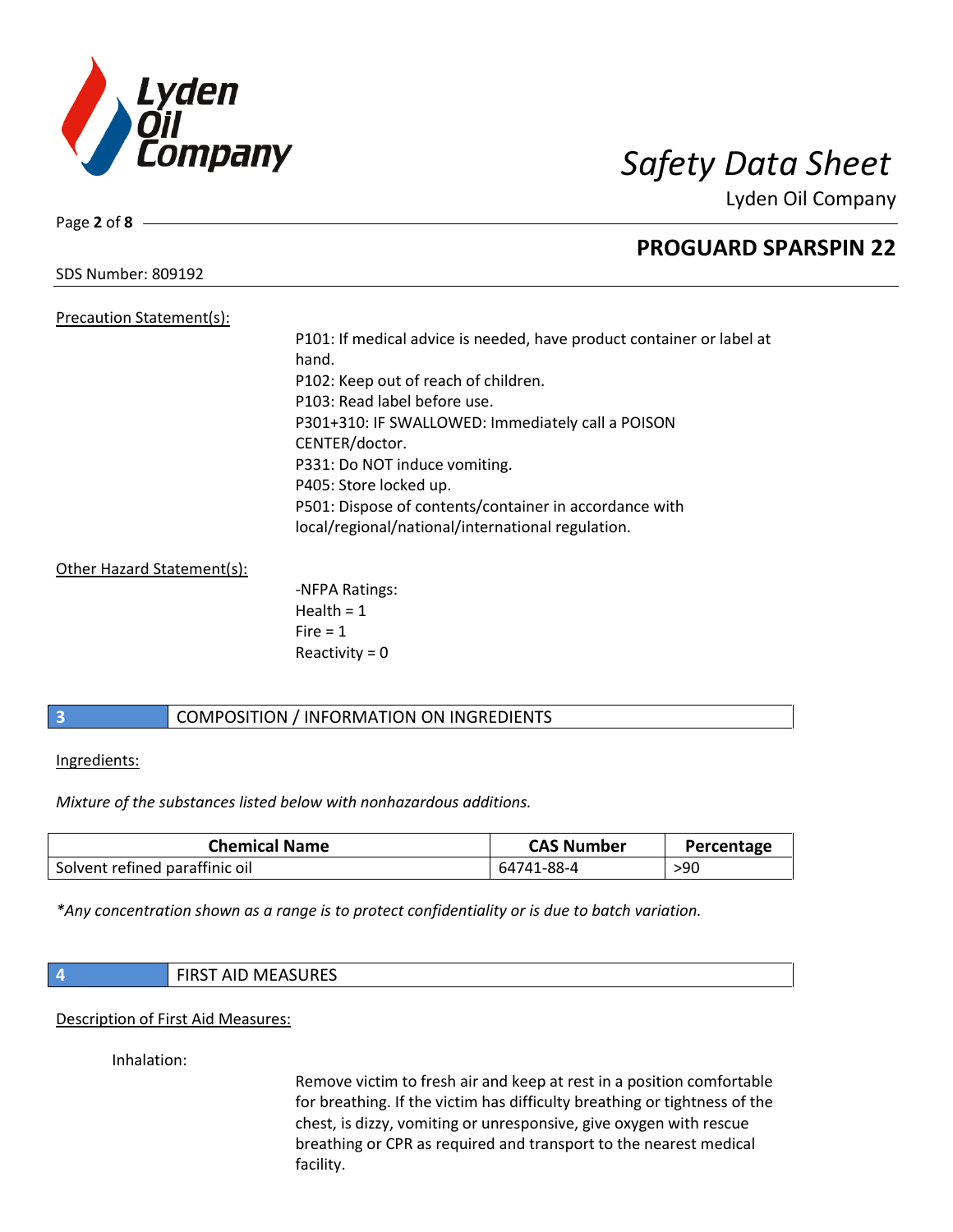

| Page $3$ of $8$ -                             |                        |                                                                                                                                    |  |
|-----------------------------------------------|------------------------|------------------------------------------------------------------------------------------------------------------------------------|--|
|                                               |                        | <b>PROGUARD SPARSPIN 22</b>                                                                                                        |  |
| <b>SDS Number: 809192</b>                     |                        |                                                                                                                                    |  |
| Skin Contact:                                 |                        |                                                                                                                                    |  |
|                                               |                        | Flush skin with water, wash with soap and water. Remove<br>contaminated clothing. Do not reuse clothing until cleaned. If material |  |
|                                               | additional treatment.  | is injected under the skin, transport to the nearest medical facility for                                                          |  |
| Eye Contact:                                  |                        |                                                                                                                                    |  |
|                                               |                        | Rinse opened eye for at least 15 minutes under running water. If<br>symptoms persist, consult medical attention.                   |  |
| Ingestion:                                    |                        |                                                                                                                                    |  |
|                                               |                        | If swallowed, do not induce vomiting: transport to nearest medical                                                                 |  |
|                                               |                        | facility for additional treatment. If vomiting occurs spontaneously,<br>keep head below hips to prevent aspiration.                |  |
| Symptoms and Effects, both acute and delayed: |                        |                                                                                                                                    |  |
|                                               |                        | No further relevent data available.                                                                                                |  |
| <b>Recommended Actions:</b>                   |                        |                                                                                                                                    |  |
|                                               |                        | Treat symptomatically. Call a doctor or poison<br>control center for guidance.                                                     |  |
| 5                                             | FIRE FIGHTING MEASURES |                                                                                                                                    |  |
|                                               |                        |                                                                                                                                    |  |
| Recommended Fire-Extinguishing Equipment:     |                        |                                                                                                                                    |  |
|                                               |                        | Use dry powder, foam, or carbon dioxide fire<br>extinguishers. Water may be ineffective in fighting                                |  |
|                                               |                        | an oil fire unless used by experienced fire fighters.                                                                              |  |
| Possible Hazards During a Fire:               |                        |                                                                                                                                    |  |
|                                               |                        | Hazardous combustion products may include: A<br>complex mixture of airborne solid and liquid                                       |  |
|                                               |                        | particulates and gases (smoke). Carbon monoxide.                                                                                   |  |
|                                               |                        | Unidentified organic and inorganic compounds.                                                                                      |  |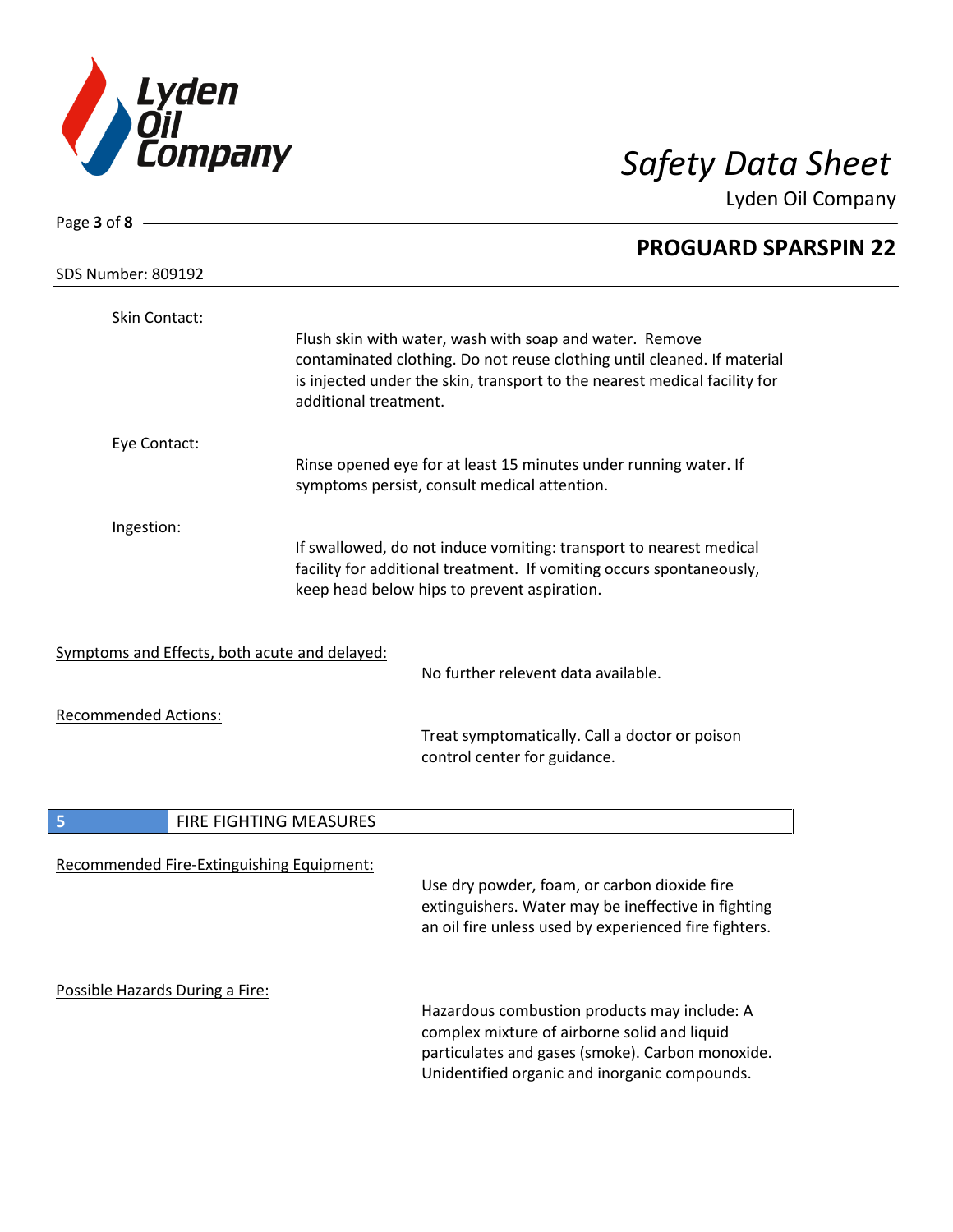

Lyden Oil Company

SDS Number: 809192

Page **4** of **8**

 $\overline{\phantom{a}}$ 

Recommendations to Firefighters:

Proper protective equipment including breathing apparatus.

| 6                                 | ACCIDENTAL RELEASE MEASURES                                                                            |
|-----------------------------------|--------------------------------------------------------------------------------------------------------|
| <b>Personal Precautions:</b>      | Avoid contact with skin, eyes, and clothing.<br>Keep away from sources of ignition.                    |
| <b>Emergency Procedures:</b>      | Contain spilled material, collect in suitable and<br>properly labled containers.                       |
| <b>Environmental Precautions:</b> | Do not allow to reach sewage system or any water<br>course.<br>Do not allow to enter ground waters.    |
| Cleanup Procedures:               | Pick up excess with inert absorbant material. Treat<br>contaminated absorbent same as spilled product. |

# **7 HANDLING AND STORAGE**

| <b>Handling Precautions:</b> |                                                                |
|------------------------------|----------------------------------------------------------------|
|                              | Handle with care and avoid spillage on the floor.              |
|                              | Do not cut, weld, drill, grind, braze, or solder<br>container. |
| <b>Storage Requirements:</b> |                                                                |
|                              | Keep container tightly sealed.                                 |
|                              | Keep away from sources of ignition.                            |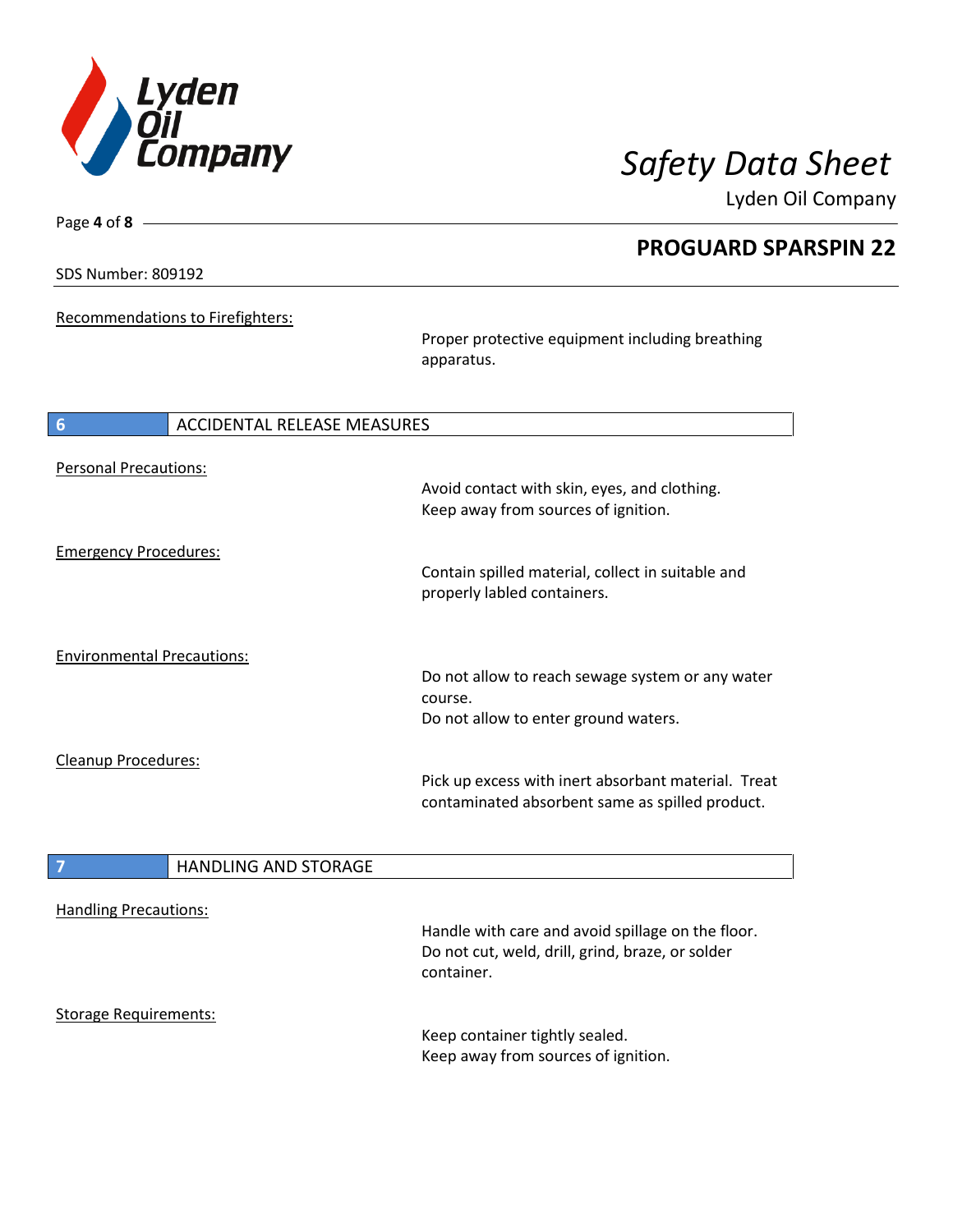

Lyden Oil Company

SDS Number: 809192

### **8** EXPOSURE CONTROLS / PERSONAL PROTECTION

Exposure Limits:

-64741-88-4 Solvent refined paraffinic oil (>90%):

ACGIH TWA  $-$  5mg/m<sup>3</sup> (oil mist) OSHA TWA  $-$  5mg/m<sup>3</sup> (oil mist)

Engineering Controls:

All ventilation should be designed in accordance with OSHA standard (29 CFR 1910.94).

Personal Protective Equipment:

Wash hands before breaks and at the end of work. Use safety glasses and gloves.

### **9** PHYSICAL AND CHEMICAL PROPERTIES

| Color:                        | Light Straw                                   |
|-------------------------------|-----------------------------------------------|
| <b>Physical State:</b>        | Liquid                                        |
| Odor:                         | Characteristic                                |
| <b>Odor Threshold:</b>        | Data not available                            |
| pH:                           | Data not available                            |
| <b>Melting Point:</b>         | Data not available                            |
| <b>Boiling Point:</b>         | $>500^\circ$ F                                |
| <b>Boiling Range:</b>         | Data not available                            |
| Flash Point:                  | $>390^\circ$ F                                |
| <b>Evaporation Rate:</b>      | <1 (where Butyl Acetate - 1)                  |
| Flammability:                 | Data not available                            |
| Flammability Limits:          | Data not available                            |
| Vapor Pressure:               | Data not available                            |
| Vapor Density:                | Data not available                            |
| <b>Relative Density:</b>      | $0.8586$ (where water = 1)                    |
| Solubilities:                 | Insoluble in water                            |
| <b>Partition Coefficient:</b> | Data not available                            |
| Auto-Ignition Temperature:    | Data not available                            |
| Decomposition Temperature:    | Data not available                            |
| Viscosity:                    | 20.4 mm <sup>2</sup> /sec (kinematic at 40°C) |

Page **5** of **8**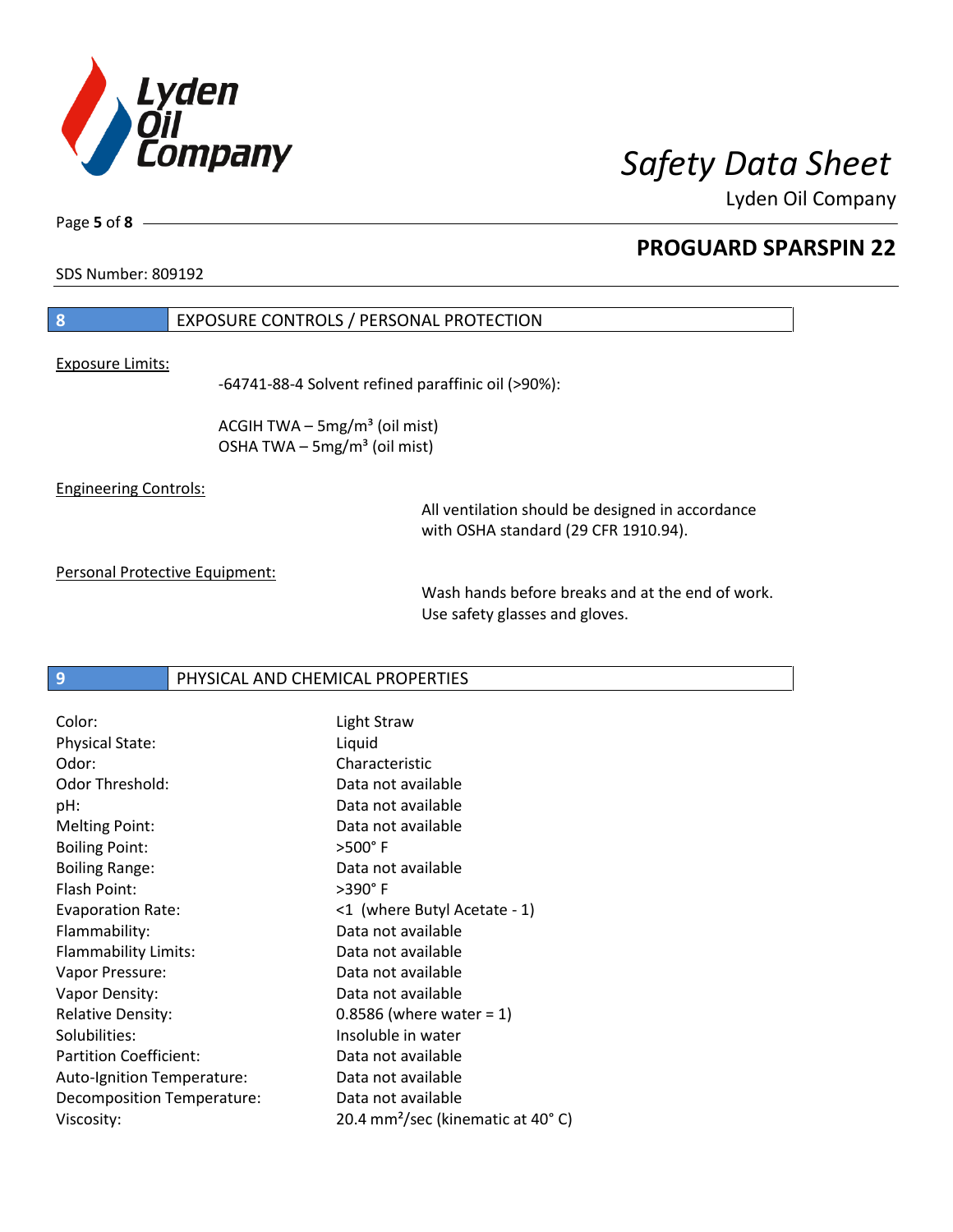

Lyden Oil Company

SDS Number: 809192

Page **6** of **8**

# **10** STABILITY AND REACTIVITY Stability: Stable under normal conditions. Reactivity: Not reactive under normal conditions. Conditions to Avoid: Extreme temperature, sparks, open flame, and direct sunlight. Hazardous Reactions: No known hazardous reactions. Incompatible Materials: Strong oxidizers and strong reducing agents. Decomposition Products: Oxides of carbon and hydrogen.

# 11 **TOXICOLOGICAL INFORMATION** Routes of Exposure: Skin and eye contact are the primary routes of exposure although exposure may occur following accidental ingestion. Exposure Effects: Repeated skin contact may cause dermatitis or an oil acne. Exposure to eyes may cause redness. Harmful if swallowed, aspiration hazard. Measures of Toxicity: No test data available. Carcinogenic/Mutagenic Precautions: Non-carcinogenic and not expected to be mutagentic.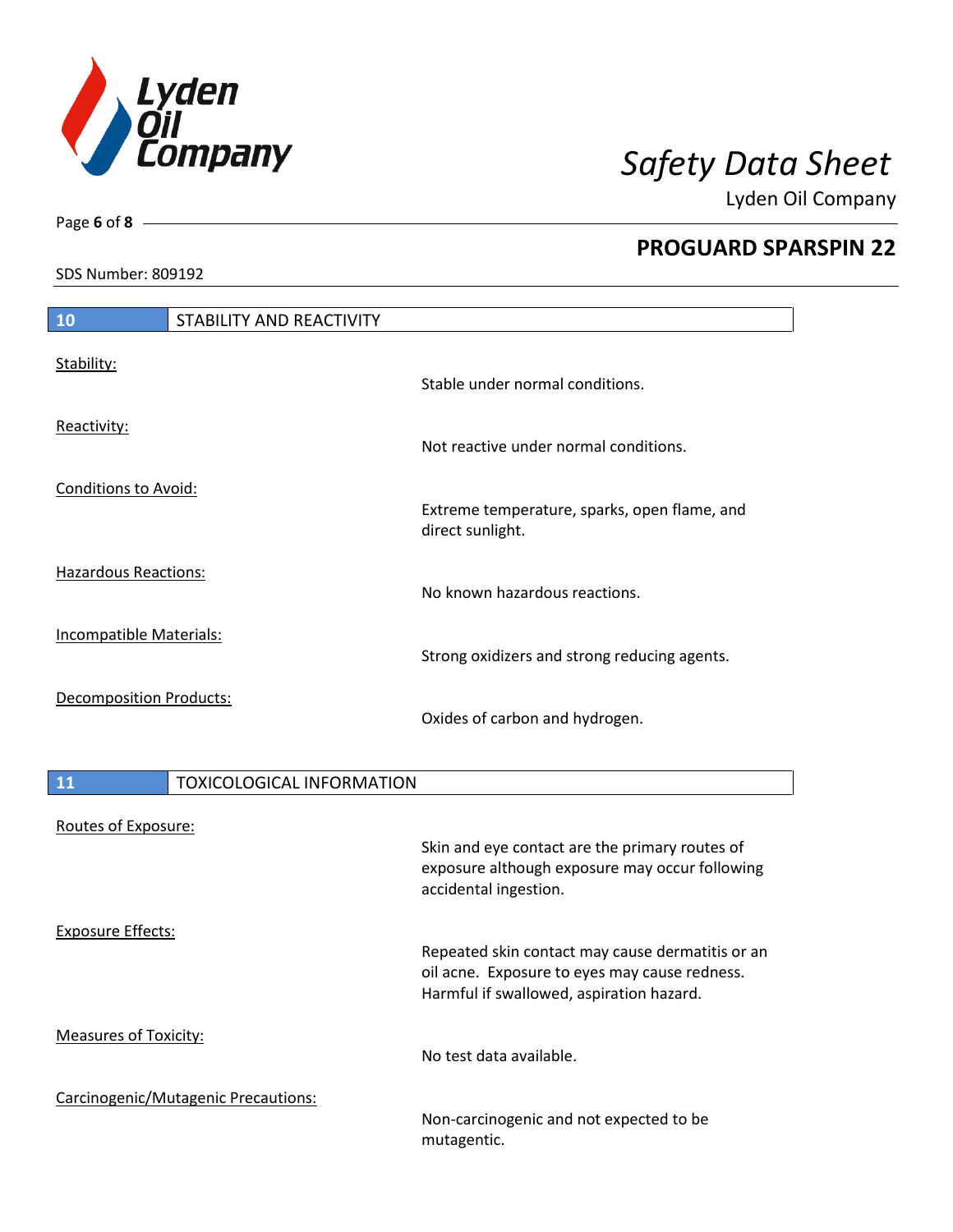

Lyden Oil Company

SDS Number: 809192

Page **7** of **8**

| 12                                                                                                | <b>ECOLOGICAL INFORMATION</b>                                                               |
|---------------------------------------------------------------------------------------------------|---------------------------------------------------------------------------------------------|
| <b>Ecological Precautions:</b>                                                                    | Avoid exposing to the environment.                                                          |
| <b>Ecological Effects:</b>                                                                        | No specific environmental or aquatic data available.                                        |
| <b>13</b>                                                                                         | <b>DISPOSAL CONSIDERATIONS</b>                                                              |
| Disposal Methods:                                                                                 | Dispose of waste material in accordance with all<br>local, state, and federal requirements. |
| Disposal Containers:                                                                              | Use properly approved container for disposal.                                               |
| <b>Special Precautions:</b>                                                                       | Do not flush to surface waters or drains.                                                   |
| <b>14</b>                                                                                         | <b>TRANSPORT INFORMATION</b>                                                                |
| <b>UN Number:</b><br><b>UN Shipping Name:</b><br><b>Transport Hazard Class:</b><br>Packing Group: | Data not available<br>Lubricating Oil, N.O.S.<br>Data not available<br>Data not available   |
| <b>Environmental Hazards:</b>                                                                     | Data not available                                                                          |
| <b>Bulk Transport Guidance:</b>                                                                   | Data not available                                                                          |
| <b>Special Precautions:</b>                                                                       |                                                                                             |

Not regulated by DOT.